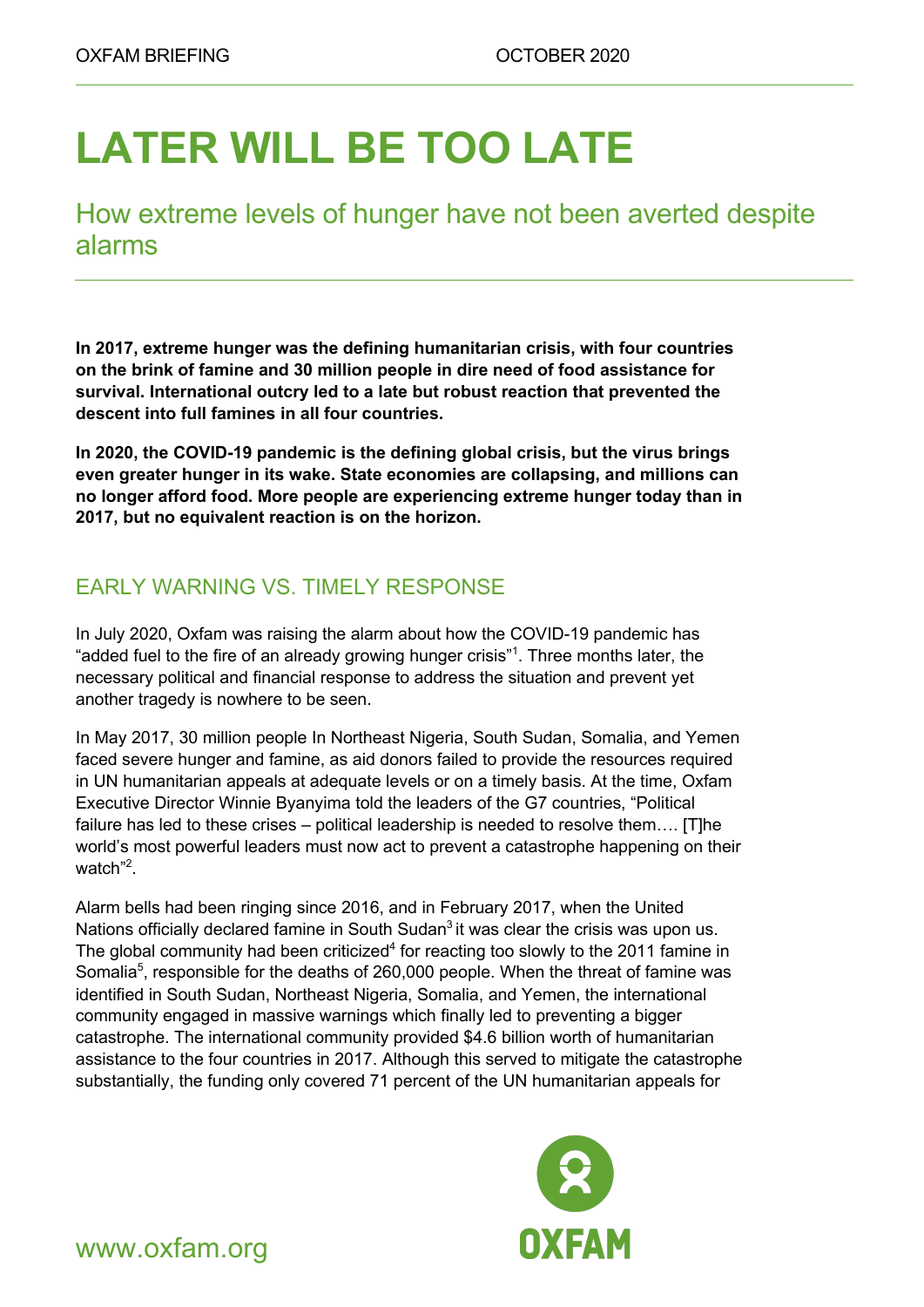the four countries<sup>6</sup>.

Today again hunger and even the specter of famine exists in some of those same four<sup>7</sup> countries, as well as a number of others including the Democratic Republic of the Congo (DRC), which has also grappled with an Ebola outbreak, Afghanistan, and Burkina Faso, which face acute food insecurity emergencies. This crisis is a result of COVID-19, violent conflicts, economic decline (frequently associated with the previous two factors), and disasters due to natural hazards, with all of these drivers making it difficult for affected people to access assistance or for humanitarian agencies to access the populations in need<sup>8</sup>.

**And yet today, despite the alarm bells again ringing loudly<sup>9</sup> , the response is not up to the challenge. UN Secretary General (UNSG) Guterres has warned that four countries are facing famine risks10, but there is no adequate reaction. We cannot wait until it is too late, we cannot wait until children are crippled by hunger before we respond; to save lives we must act now.**

**In all, 55.5 million people in these countries are living in a food crisis or emergency, (i.e. IPC Phases 3-4; see appendix for details on these classifications), with localized famine conditions (known as catastrophe, or IPC 5) affecting 40,000**  people in South Sudan and 11,300 in Burkina Faso<sup>11</sup> (See Figure 1 and the **methodological note below).** 

In Yemen, two million people in the south of the country are at IPC 3 (crisis) or higher. There are no current data available about the north. However, in June 2020 the UN Office for the Coordination of Humanitarian Affairs (OCHA) estimated the national food insecure population at  $20.1$  million<sup>12</sup>.

#### **Figure 1. Food Insecure Population 2017 vs. 2020**

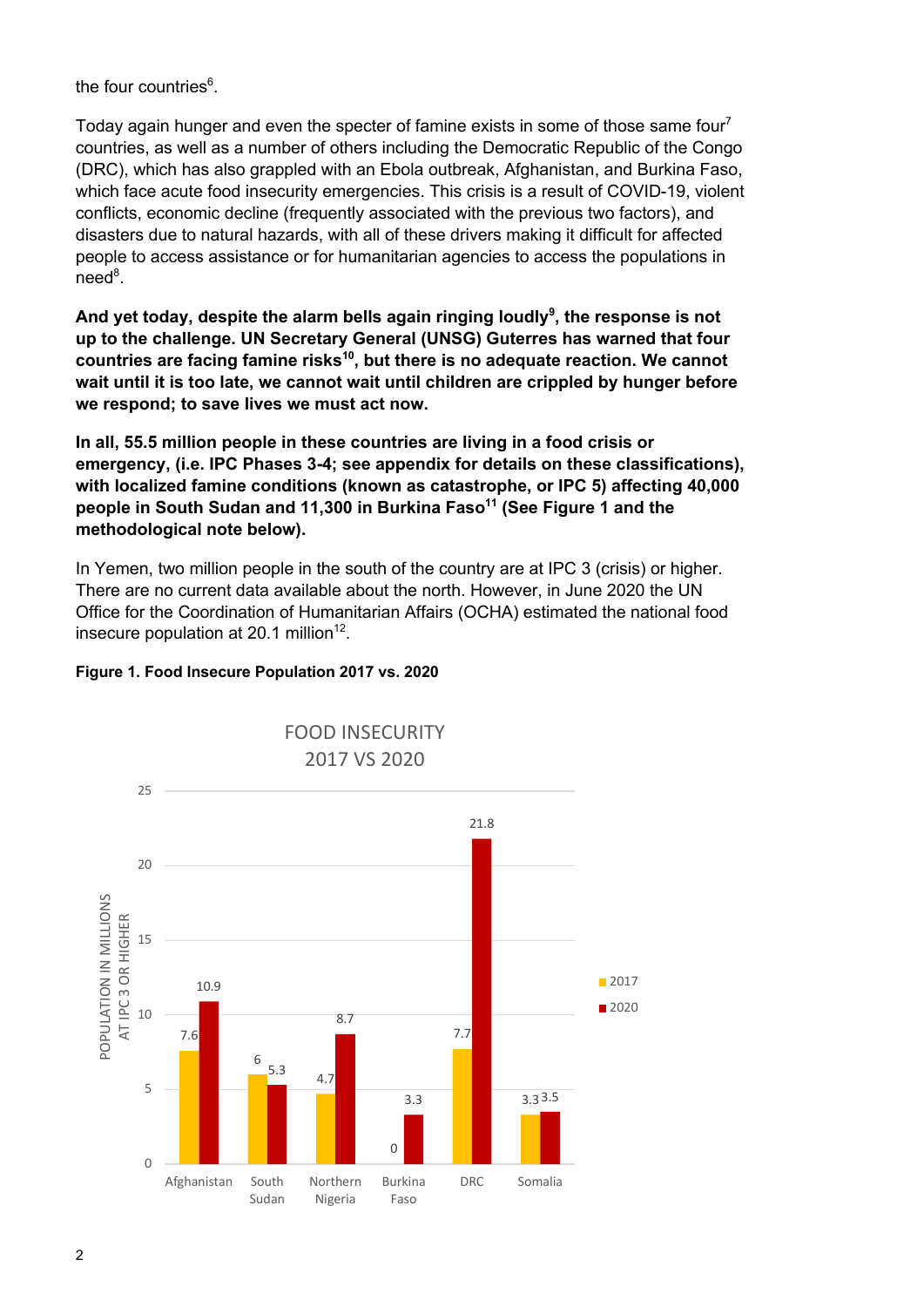Sources: Oxfam graph drawing from http://www.ipcinfo.org/ipc-country-analysis/population-trackingtool/en/, accessed 23 and 29 September 2020; https://www.oxfam.org/en/press-releases/worldfaces-unprecedented-famine-threat-g7-should-pay-and-push-peace (for Nigeria and Yemen 2017 figures); https://www.fsinplatform.org/sites/default/files/resources/files/GlobalNetwork\_Technical\_Note\_Covid 19\_Food\_Crises\_Sept\_2020.pdf (Burkina Faso, Northern Nigeria, and Somalia, 2020); https://www.acaps.org/country/burkina-faso/crisis/conflict (Burkina Faso, 2020); https://reliefweb.int/sites/reliefweb.int/files/resources/BF\_OL\_2017\_Fev-Sept%20version%20finale\_0.pdf (Burkina Faso, 2017).

#### **Methodological note**

When we discuss people living in acute food insecurity in the seven countries on which we are focusing in this note, we refer to the population considered to be in Phase 3 or higher on the Integrated Food Security Phase Classification (IPC) Acute Food Insecurity Scale (see Annex for additional information on the scale). IPC is a partnership of international NGOs (including Oxfam), United Nations agencies, and intergovernmental bodies.

- We use the 2020 peak numbers of people living in acute food insecurity after the start of the coronavirus pandemic as reported on the IPC website<sup>13</sup>, as well as the prevalence of acute food insecurity. We have supplemented these figures with data from the Global Network Against Food Crises, a partnership<sup>14</sup> established by the European Union, the Food and Agriculture Organization of the United Nations (FAO), and the World Food Programme (WFP). Our analysis of the number of people living in acute food insecurity in 2017 likewise relied on IPC data<sup>15</sup>.
- It is important to note that households are the unit of analysis in IPC surveys, which do not report sex-disaggregated data. Nevertheless, it is well known that crises frequently lead to economic collapse and increased work responsibilities for women and children, particularly unpaid care work at home. In general, women have fewer assets and lower incomes than men. When crises reduce economic opportunities, this leaves women in an extremely vulnerable position and at much greater risk of food insecurity<sup>16</sup>.
- For funding gaps (see next section and Table 1) in the response to UN humanitarian appeals, we relied on data from OCHA's Financial Tracking Service<sup>17</sup>. This is the most comprehensive source of data on humanitarian funding. It is updated daily, so we are using the data as reported on 30 September 2020.

#### FUNDING GAP

Once again, the failure of the world's wealthy countries to provide the required resources has meant a scandalously inadequate response to UN humanitarian appeals. At of the end of September 2020, donors have provided just 28% (\$2.85b) of the \$10.19b requested in the UN Global Humanitarian Response Plan for COVID-19. Breaking that figure down by sector, it falls to 10.6% (\$254.4m provided out of \$2.4b requested) for food security and a paltry  $3.2\%$  (\$7.9m provided, \$247.8m requested) for nutrition<sup>18</sup>. Appeals for combatting gender-based violence (58%, \$29.3m provided, \$50.6m requested), protection (27%, \$90.8m provided, \$336.7m requested million), health (26.6%, \$637.7m provided, \$2.4b requested) and water, sanitation and hygiene (WASH) (17.2%, \$144m provided, \$837.5m requested) have fared somewhat better, but these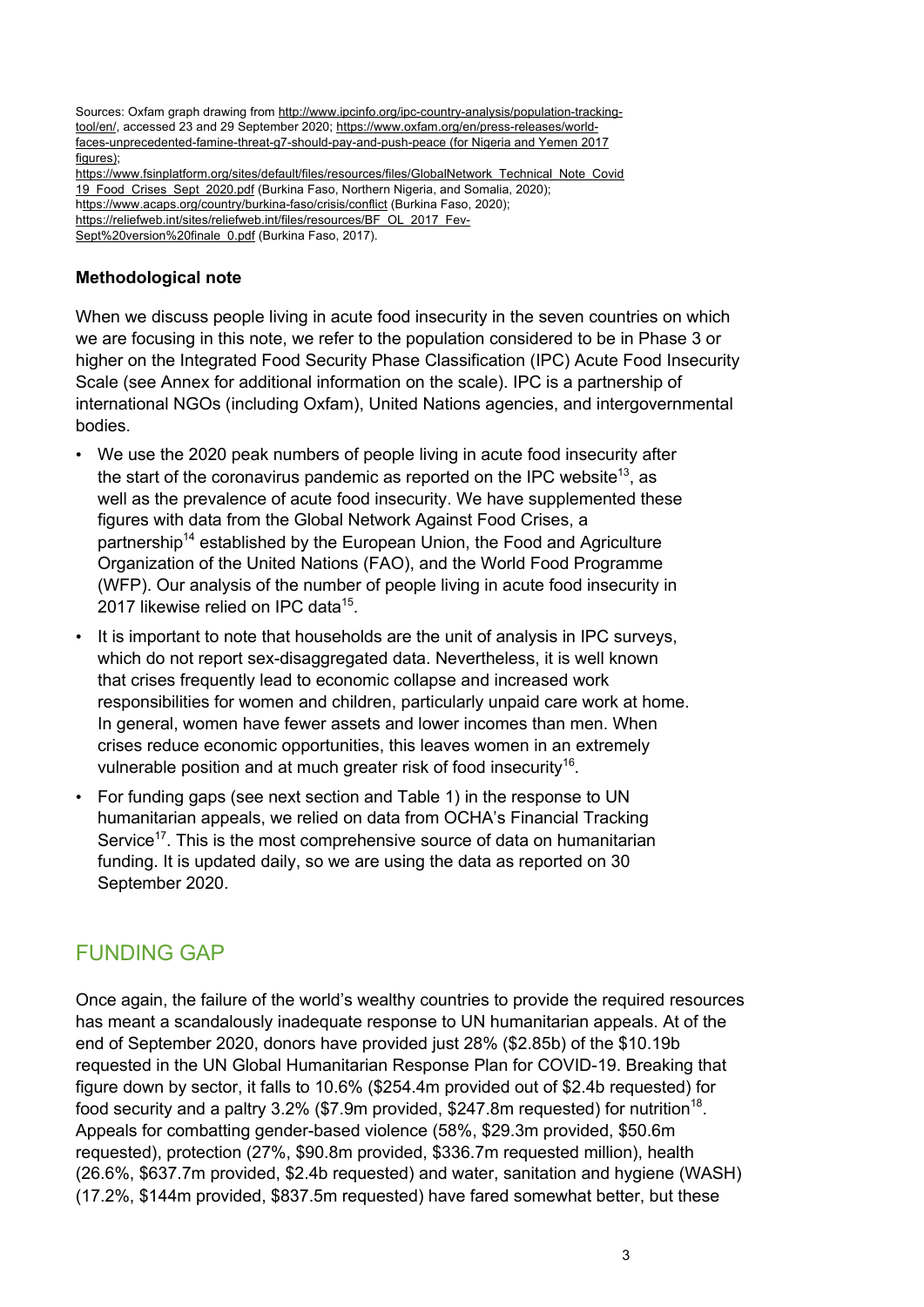sectors also face significant funding gaps.

Looking at the countries with serious levels of acute food insecurity, including countries at risk of further deterioration into famine, Table 1 shows that donors have provided **on average less than one-third** (32.1%) of the resources needed to combat the coronavirus and 40% of the required non-COVID humanitarian assistance. Except in Afghanistan, donors have failed to provide even 40% of the requested COVID-related food security funding, and the figure falls below 6% in DRC and Somalia (there was no COVID food security appeal for Yemen). The figure is below 50% for non-COVID food security aid as well, except in Somalia. **The donor response to appeals for COVIDrelated nutrition assistance is at 0% for five of the countries** and less than 10% for Afghanistan and South Sudan. The low response rates (under 45% for all seven countries) to appeals for COVID-related health assistance are notable. Although the WASH sector has attracted about half of the COVID-related requirements in Nigeria, funding levels are very low everywhere else for both COVID-related and non-COVID assistance.

Between January and September 2020, the number of people in acute food insecurity nearly tripled in Burkina Faso, from 1.2 to 3.3 million. In the same period, the humanitarian response funding requirements increased by 44%, from \$295 million to  $$424.4$  million<sup>19</sup>. The country faces serious insecurity, severe flooding, and a significant COVID-19 caseload $^{20}$ .

Responding to recurrent food crises is hugely expensive and requires massive levels of funding year after year, especially as the number of people living with chronic and acute food insecurity continues to increase. Investments in livelihoods and local food systems are crucial and will support resilience and more sustainable solutions, particularly when combined with social safety nets that help mitigate the effects of shocks. More generally, it is essential that donors as well as aid actors respond according to a Nexus approach, recognizing that there are no humanitarian solutions to complex socio-political crises and providing joined-up short-term emergency response programmes with longer-term social change processes in development, which should contribute to building better, more resilient and sustainable local and national systems that are able to thrive and not simply survive.

| Country     | % of total<br><b>UN Human-</b><br>itarian<br><b>Appeal</b><br><b>Funded</b> | % of Food<br><b>Security</b><br><b>Appeal</b><br><b>Funded</b> | $%$ of<br><b>Nutrition</b><br><b>Appeal</b><br><b>Funded</b> | % of Health<br>Appeal<br><b>Funded</b> | % of WASH<br><b>Appeal</b><br><b>Funded</b> |
|-------------|-----------------------------------------------------------------------------|----------------------------------------------------------------|--------------------------------------------------------------|----------------------------------------|---------------------------------------------|
| Afghanistan | Non-COVID:<br>33.2%<br>(\$244m of<br>\$735.4m)                              | Non-COVID:<br>20.4%<br>(\$63.2m of<br>\$309.6m)                | Non-COVID:<br>28.8%<br>(\$20.9m)                             | Non-COVID:<br>$14.0\%$<br>(S8.9m)      | Non-COVID:<br>11.4%<br>(\$9.7m)             |
|             | COVID:<br>31.8%<br>(\$125.8m of<br>\$395.7m)                                | COVID:<br>60.9%<br>(\$37m of<br>\$60.7m\$                      | COVID:<br>$9.3\%$<br>( \$3.9m)                               | COVID:<br>13.4%<br>(\$14.5m)           | COVID:<br>13.3%<br>(\$9m)                   |

#### **Table 1. Humanitarian Funding Gaps<sup>21</sup>**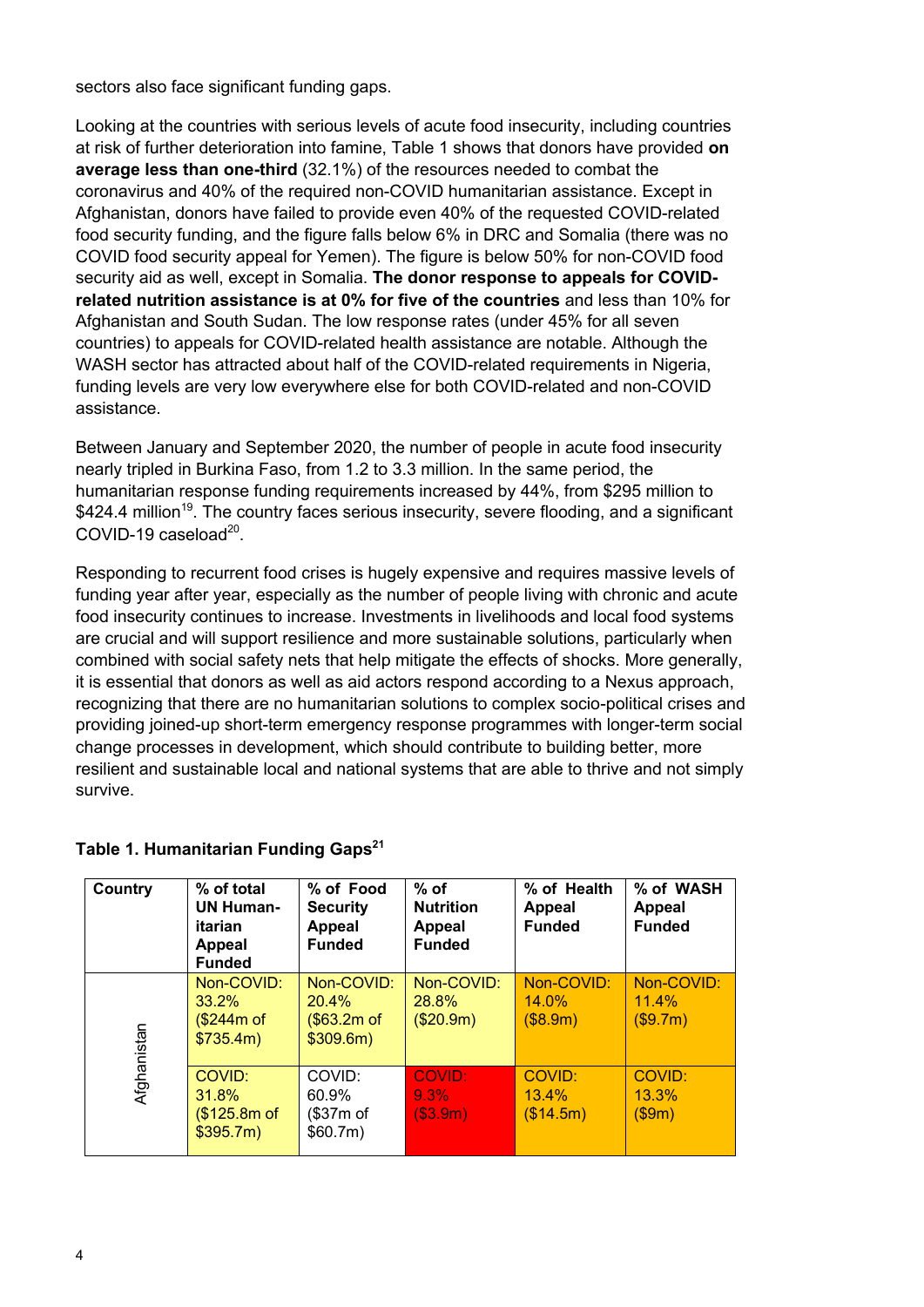| Somalia          | Non-COVID:<br>65.8%<br>(\$516m of<br>\$784.3m)                                             | Non-COVID:<br>73.9%<br>(\$208m of<br>\$281.3m)    | Non-COVID:<br>45.1%<br>(\$63.2m of<br>\$140.1m)  | Non-COVID:<br>23.2%<br>(\$12.9m of<br>\$55.7m)                | Non-COVID:<br>34.1%<br>(\$26.9m of<br>\$78.9m)               |  |  |
|------------------|--------------------------------------------------------------------------------------------|---------------------------------------------------|--------------------------------------------------|---------------------------------------------------------------|--------------------------------------------------------------|--|--|
|                  | COVID:<br>30.2%<br>(\$68.1m of<br>\$225.6m)                                                | <b>COVID:</b><br>5.4%<br>(\$3.5m of<br>\$64.1m\$  | COVID:<br>$0\%$<br>$($ of \$1.8m $)$             | COVID:<br>37.7%<br>(\$18m of<br>\$47.6m)                      | <b>COVID:</b><br>2.1%<br>(\$0.7m of<br>\$32.3m)              |  |  |
| Burkina Faso     | Non-COVID:<br>35.5%<br>(\$113.1m of<br>\$318.4m)                                           | Non-COVID:<br>36.0%<br>(\$45m of<br>\$125.1m)     | Non-COVID:<br>23.2%<br>\$6.1m of<br>\$26.1m\$    | Non-COVID:<br>27.9%<br>(\$6.6m of<br>\$23.6m)                 | Non-COVID:<br>12.6%<br>(\$5.4m of<br>\$42.7m\$               |  |  |
|                  | COVID:<br>43.4%<br>(\$45.9m of<br>\$105.9m)                                                | COVID:<br>30.7%<br>$$16.2\text{mof}$<br>\$52.8m)  | COVID:<br>$0\%$<br>$($ of \$2m $)$               | COVID:<br>43.2%<br>(\$7.4m of<br>\$17.1m)                     | <b>COVID:</b><br>3.9%<br>\$0.7m of<br>\$17.8m)               |  |  |
| DRC              | Non-COVID:<br>21.1%<br>(\$379.4m of<br>\$1.79b)                                            | Non-COVID:<br>17.2%<br>(\$137.8m of<br>\$802.4m\$ | Non-COVID:<br>18.8%<br>(\$37.8m of<br>\$200.8m)  | Non-COVID:<br>3.4%<br>\$5.8m of<br>\$169.6m)                  | Non-COVID:<br>4.0%<br>(\$6.9m of<br>\$174.6m)                |  |  |
|                  | COVID:<br>32.6%<br>(\$89.4m of<br>\$274.5m)                                                | <b>COVID:</b><br>5.0%<br>\$4.3m of<br>\$85.6m)    | <b>COVID:</b><br>$0\%$<br>$($ of \$17.4m $)$     | COVID:<br>33.6%<br>(\$21m of<br>\$62.5m\$                     | COVID:<br>20.3%<br>\$5.5m of<br>\$27m)                       |  |  |
| Northern Nigeria | Non-COVID:<br>43.4%<br>(\$363.3m of<br>\$838m)                                             | Non-COVID:<br>34.8%<br>(\$73.8m of<br>\$212.2m)   | Non-COVID:<br>2.1%<br>\$2m of<br>\$93.4m)        | Non-COVID:<br>8.0%<br>(\$6.9m of<br>\$86.2m\$                 | Non-COVID:<br>2.7%<br>(\$2.3m of<br>\$86.5m\$                |  |  |
|                  | COVID:<br>24.7%<br>(\$59.9m of<br>\$242.4m)                                                | <b>COVID:</b><br>13.7%<br>(\$14m of<br>\$102.5m)  | COVID:<br>$0\%$<br>(of \$10m)                    | <b>COVID:</b><br>14.7%<br>\$7.9m of<br>\$53.8m)               | COVID:<br>51.9%<br>\$9.2m of<br>\$17.7m)                     |  |  |
| South Sudan      | Non-COVID:<br>40.8%<br>(\$619.1m of<br>\$1.52b)                                            | Non-COVID:<br>44.0%<br>(\$282.6mof<br>\$642.4m)   | Non-COVID:<br>42.4%<br>(\$94.7m of<br>\$223.4m)  | Non-COVID:<br>10.5%<br>(\$12.9m of<br>\$122.6m)               | Non-COVID:<br>11.1%<br>(\$14m of<br>\$126.8m)                |  |  |
|                  | COVID:<br>22.2%<br>(\$85m of<br>\$383m)                                                    | COVID:<br>10.3%<br>(\$18m of<br>\$174.7m)         | <b>COVID:</b><br>8.6%<br>$(S0.5m$ of<br>\$6.2m\$ | COVID:<br>20.2%<br>(\$18.5m of<br>\$91.4m)                    | COVID:<br>20.7%<br>\$9m of<br>\$43.4m)                       |  |  |
| Yemen            | Non-COVID: 39.3% (no data available on sectoral allocation)<br>(\$1.18b of \$3b requested) |                                                   |                                                  |                                                               |                                                              |  |  |
|                  | COVID:<br>38.0%<br>(\$146.6m of<br>\$385.7m<br>requested)                                  | N/A                                               | COVID:<br>$0\%$<br>(\$9.6m<br>requested)         | <b>COVID:</b><br>23.0%<br>(\$70m of<br>\$304.6m<br>requested) | <b>COVID:</b><br>12.6%<br>\$3.5m of<br>\$28.2m<br>requested) |  |  |

Source: UN OCHA Financial Tracking Service, data as of 30 September 2020.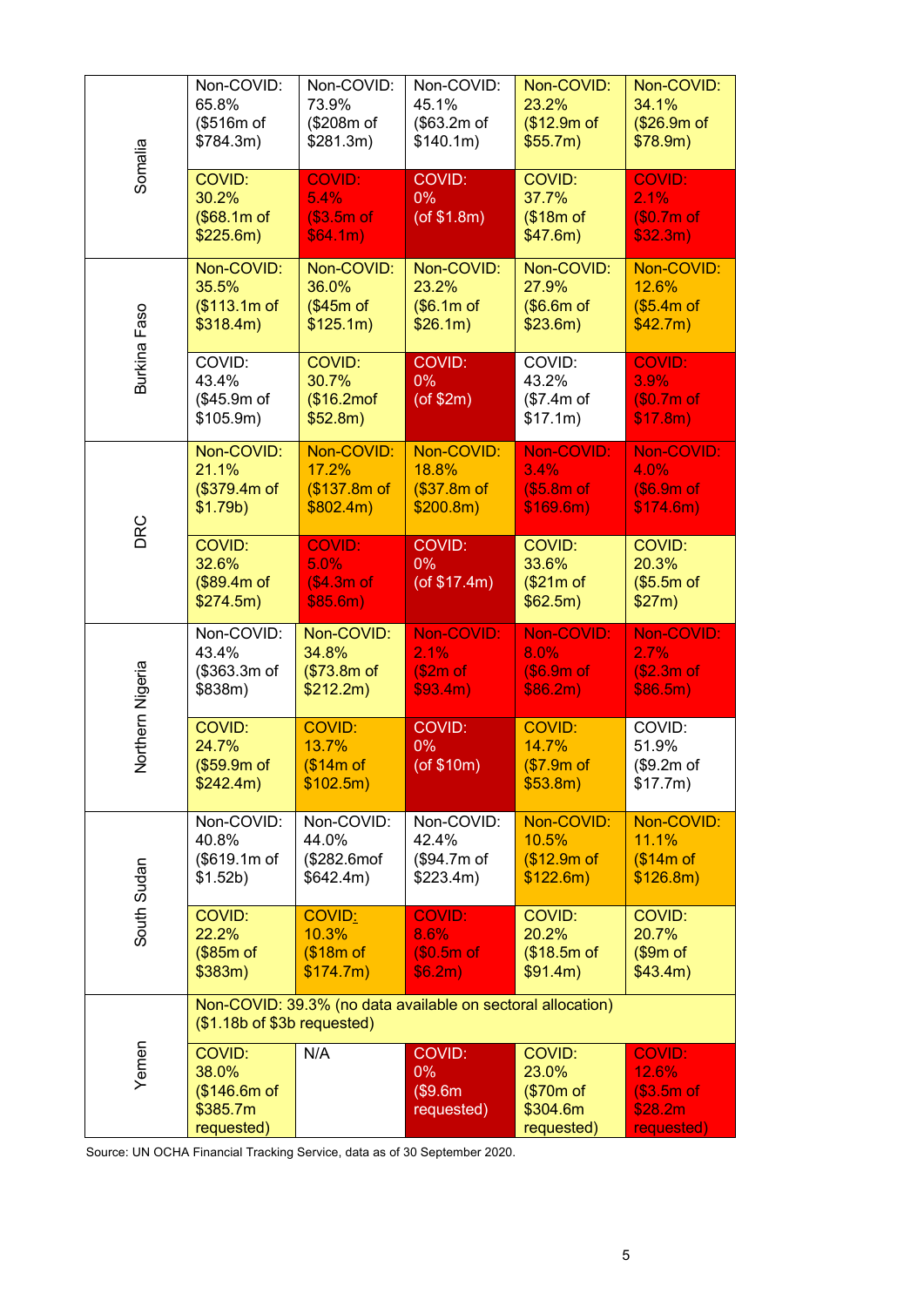#### ECONOMIC IMPACT OF HUNGER

Even short-term famines can have devastating long-term impacts on a country and inhibit its economic progress for generations $^{22}$ . People affected by chronic hunger and malnutrition face lifelong consequences starting in childhood such as more frequent illness, poor school performance, having to repeat classes or dropping out altogether, having low productivity at work, and lower lifetime earnings. They are statistically more likely to live in lifetime poverty<sup>23</sup>.

Child undernutrition has a cost: increased healthcare, additional burdens to the education system, and lower future productivity of a country's workforce. All this means that significant amounts of money are lost each year as a result of previous instances of extreme hunger $^{24}$ . We know from past experience that if we are able to ensure food security in low income countries it can lead to a doubling of economic growth, but failure to provide sufficient food has dire economic consequences. The threat of famine has a huge multiplier effect on the current economic crisis the world is facing due to the COVID-19 pandemic.

The current pandemic creates a vicious cycle that affects the food security of the poorest people more heavily than that of people who are better off or live in wealthier countries: low-income people rely on work in the informal sector, day-labour, or remittances<sup>25</sup>. They spend a greater proportion of their income on food, and are less likely to have access to formal safety nets like school meal programs for children's nutrition as education is disrupted by the pandemic. As noted above, women are particularly susceptible to crisisinduced food insecurity $^{26}$ .

In July 2020, Oxfam was already alerting policy makers and the public that "between 6,000 and 12,000 people per day could die from hunger linked to the social and economic impacts of the pandemic before the end of the year"<sup>27</sup>.

The long-term economic impact of famine is dire, but the corollary is that early intervention to prevent famine is, economically, one of the most efficient ways to help a country develop. With sufficient aid we can act now to break the cycle of poverty and hunger, prevent child stunting, and give these countries hope for the future. Early action not only saves lives, but it also avoids decades of harm. If governments are serious about mitigating the economic impact of the pandemic, they should invest now in preventing large segments of their populations falling into extreme hunger.

#### EARLY WARNING TOOLS EXIST

The failure to translate early warning into early action is not limited to the case of Somalia in 2011. Ahead of the 2016 World Humanitarian Summit, the international community committed to "addressing the humanitarian financing gap"<sup>28</sup>, stressing the critical importance to shift the focus from response to prevention and mitigation and to recalibrate financing modalities accordingly. Similarly, the START network focuses on developing new funding instruments that enable humanitarians to mobilise collaboratively and predictably, to manage risks rather than to react to crises $^{29}$ . New commitments to early warning mechanisms<sup>30</sup>, anticipatory crisis financing, and early action have been taken by international actors, including the World Bank, United Nations, the International Committee of the Red Cross, and other global organizations. This included the development of the Famine Action Mechanism (FAM) – the first global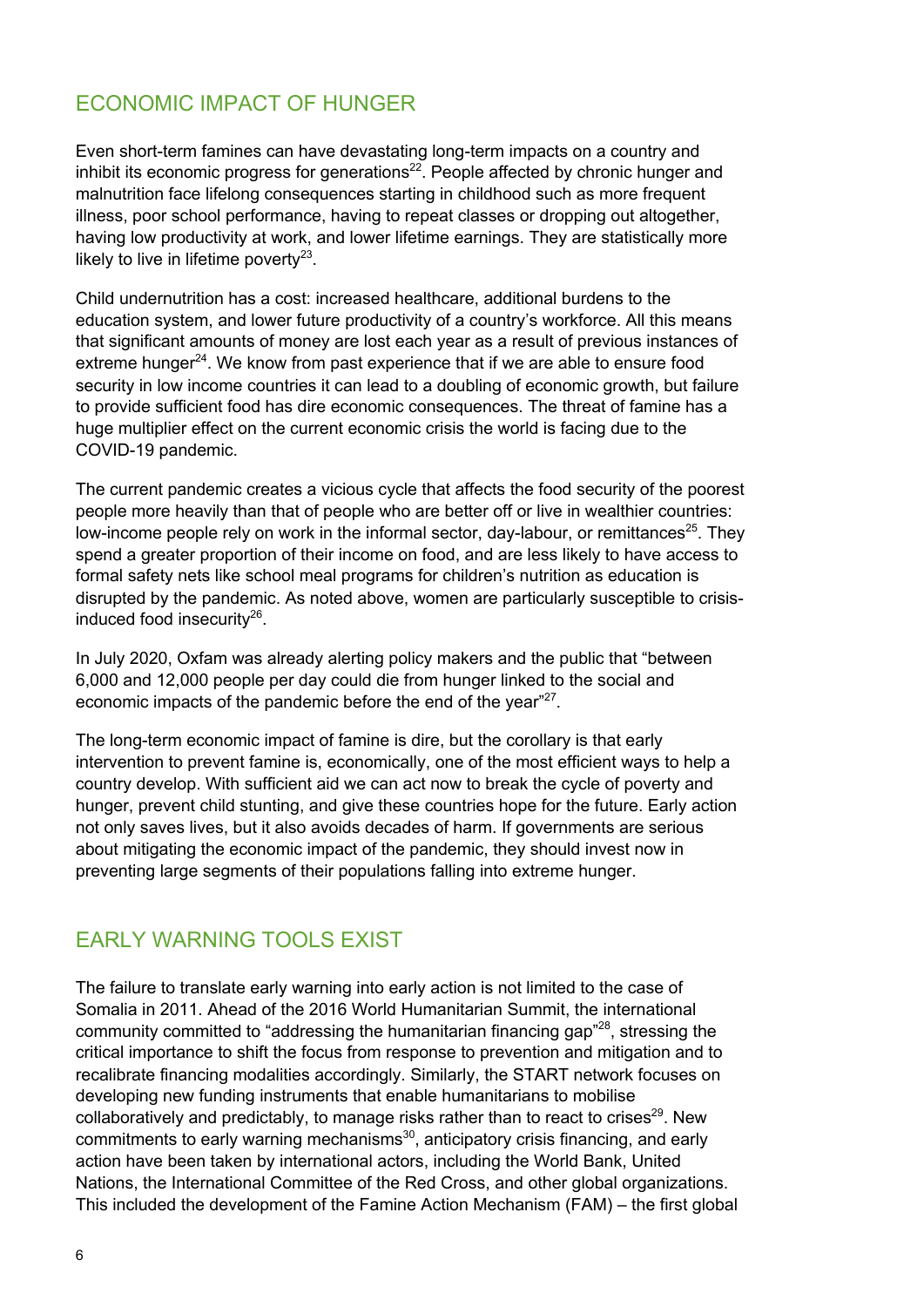mechanism dedicated to supporting upstream interventions in famine prevention, preparedness and early action<sup>31</sup> – but this has remained largely non-functional and mostly conceptual.

Although investing in early-warning systems on the assumption that improving the accuracy and reliability of early-warning information will enable earlier action sounds technically sensible, huge delays persist as today's crisis demonstrates. Ultimately, an effective response depends on a political decision to prioritise prevention and to release funds earl $v^{32}$ .

## URGENT NEED FOR POLITICAL ACTION

The political nature of crises – how a food system can trap "millions of people in hunger on a planet that produces more than enough food for everyone"<sup>33</sup> or the political grievances at the heart of conflicts – is well known.

The United Nations Security Council Resolution 241734, adopted on 24 May 2018, officially recognised the link between conflict and hunger and established food insecurity – including conflict-induced famine – as a threat to international peace and security. While conflict is not the only cause of hunger, looking at the countries of current concern, Yemen, Democratic Republic of Congo (DRC), Afghanistan, South Sudan, and Burkina Faso for example – the connection between the two is striking.

Many of the contexts that illustrate the intersecting trends of food insecurity, violations of international norms, lack of access to health care, and COVID-19, are not just centers of poverty; they also have the potential to create significant political instability in a given country, leading to possible security challenges. However, famine and food insecurity are not inevitable outcomes of these trends, but rather reflect political decisions taken by states and non-state actors.

**The more than 55 million people on the brink of starvation today urgently need financial support and unimpeded access to humanitarian assistance. More decisively, they need to be confronted with a formidable increase in political will to invest in peace and resolve on-going conflicts.** Today, again, we are facing a grave humanitarian crisis, yet humanitarian aid alone cannot solve it: there is an urgent need to 1) respond to the warnings and adequately fund the response as well as 2) support the UNSG's call for a global ceasefire, and to implement the subsequent UNSC resolution 2532<sup>35</sup> (2020), demanding a cessation of hostilities and engagement in ensuring a long-lasting, inclusive peace. Finally, it is essential to support and invest in social protection systems that provide long-term support to those in chronic need and can scale up in response to crises.

Decision makers, States and conflict parties must act unwaveringly to implement both UNSCR 2417 (2018) and UNSCR 2532 (2020). The opportunity to push the world's warring parties, as well as reluctant multilateralists, toward peace is not yet lost, and now is the time to act to prevent the death of millions.

#### RECOMMENDATIONS

Just as in 2017, donors' present failure to adequately respond to the early signs of a food security emergency is making the situation catastrophically worse. As it did three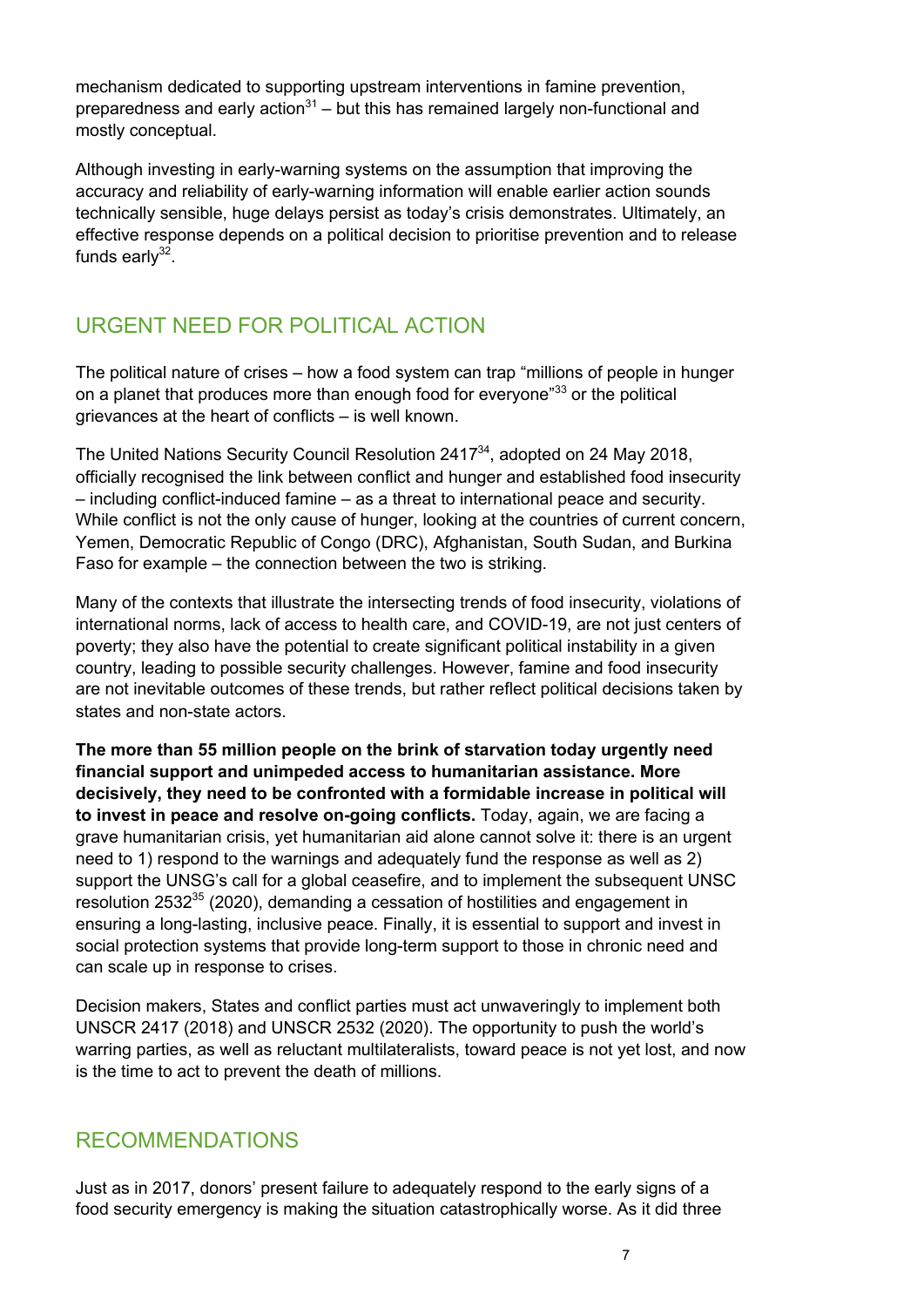years ago, and again three months ago in its paper "the Hunger Virus", Oxfam is sounding the alarm and calling for immediate humanitarian and political action.

It calls on relevant actors to:

- Provide adequate levels of funding for food assistance (in the form of cash or commodities as is most appropriate to the context) and life-saving support now, before more people face severe food insecurity or famine;
- Break the links between conflict and hunger and uphold UNSCR 2417 by allowing unfettered humanitarian access, so that people can move safely to reach aid – and humanitarian agencies can reach them in turn – and ensuring the protection of civilians in all military action;
- Invest in gender just, resilient food systems: Governments must commit to a high-level meeting at the UN Committee on World Food Security to coordinate measures to put fairer, gender just, resilient, and sustainable food systems at the heart of the post-pandemic recovery;
- Scale-up investments in small-scale and agro-ecological food production, ensure producers earn a living income by establishing minimum producer prices and other support mechanisms, and ensure workers earn a living wage;
- Commit to respond earlier to warning signs of future crises before they escalate, for example through anticipatory funding;
- Build people's ability to cope better with future crises. Even without conflict, these countries will remain vulnerable to future food crises – including those from climate change – so it is essential to invest in livelihoods recovery, resilience building, and disaster risk reduction activities;
- Support robust and inclusive social protection systems as a key requirement to ensure food security for chronically food-insecure people and to scale up in future crises. Social protection systems can ensure support is given to women in otherwise gender-blind responses;
- Collect sex-disaggregated data on humanitarian needs so as to better address the different needs of women, men, girls, and boys. Action is also needed to address discrimination faced by women food producers on issues such as access to land, information, credit, and technology.

## ANNEX: THE INTEGRATED FOOD SECURITY PHASE

## CLASSIFICATION SYSEM



The Integrated Food Security Phase Classification (IPC) is an initiative aimed at improving food security and nutrition analysis and decision-making. Governments, UN agencies, non-governmental organizations, civil society groups, and other relevant actors all use the IPC classification and analytical approach to measure the severity and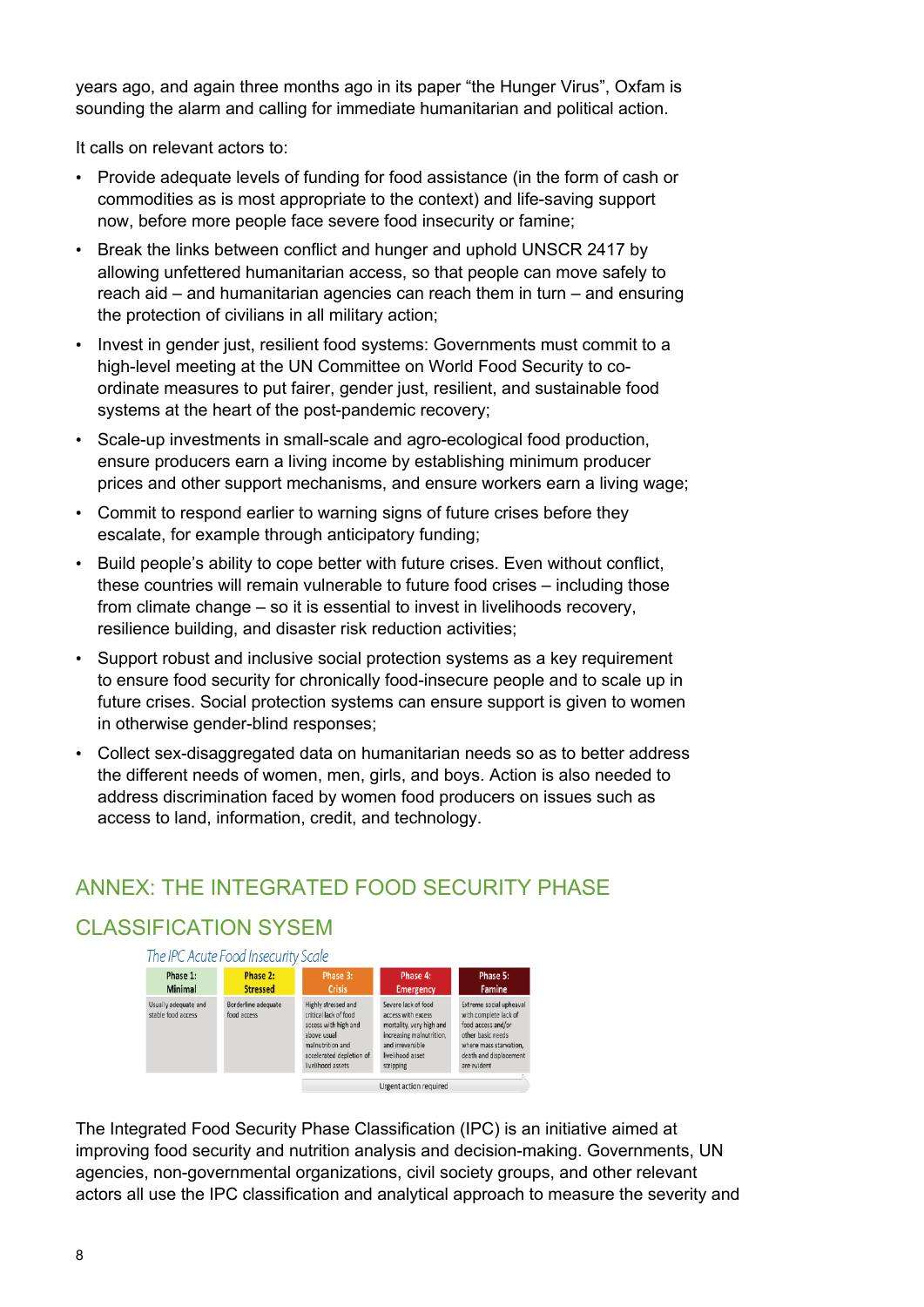magnitude of acute and chronic food insecurity and acute malnutrition situations in a country. IPC employs internationally-recognized scientific standards. The goal of IPC is to provide decision-makers with a rigorous, evidence- and consensus-based analysis of food insecurity and acute malnutrition, to inform emergency responses as well as medium- and long-term policy and programming. Oxfam is one of the partners engaged in IPC.

Evidence requirements for IPC Phases 1-4 are the same for the purposes of classification and estimation of populations: evidence is required on at least two indicators for food consumption or livelihood change reflecting current conditions. In addition, at least four up-to-date pieces of evidence on contributing factors, such as agricultural production, market prices, or shocks should be available. This evidence has to be at least 'somewhat reliable', i.e. data collection has followed international standards but has limited representativeness, or data was collected before the current (agricultural) season.

For IPC Phase 5 (famine) classifications evidence requirements are stricter. Reliable evidence is required on at least two of the three of outcomes of nutritional status, mortality, or food consumption and livelihood change. However in typical famine situations it is not possible to conduct good quality, high representative surveys due to volatility of the situation and often problematic humanitarian access.

As a result with IPC it is also possible to classify a Famine Likely situation with somewhat reliable evidence on the same outcomes. For any Famine classification all available evidence needs to be at or above Famine thresholds and indicate widespread mortality and acute malnutrition levels, as well as large-scale food deprivation.

Source; IPC, Understanding the IPC: Q&A,

http://www.ipcinfo.org/fileadmin/user\_upload/ipcinfo/docs/IPC\_Q\_A.pdf.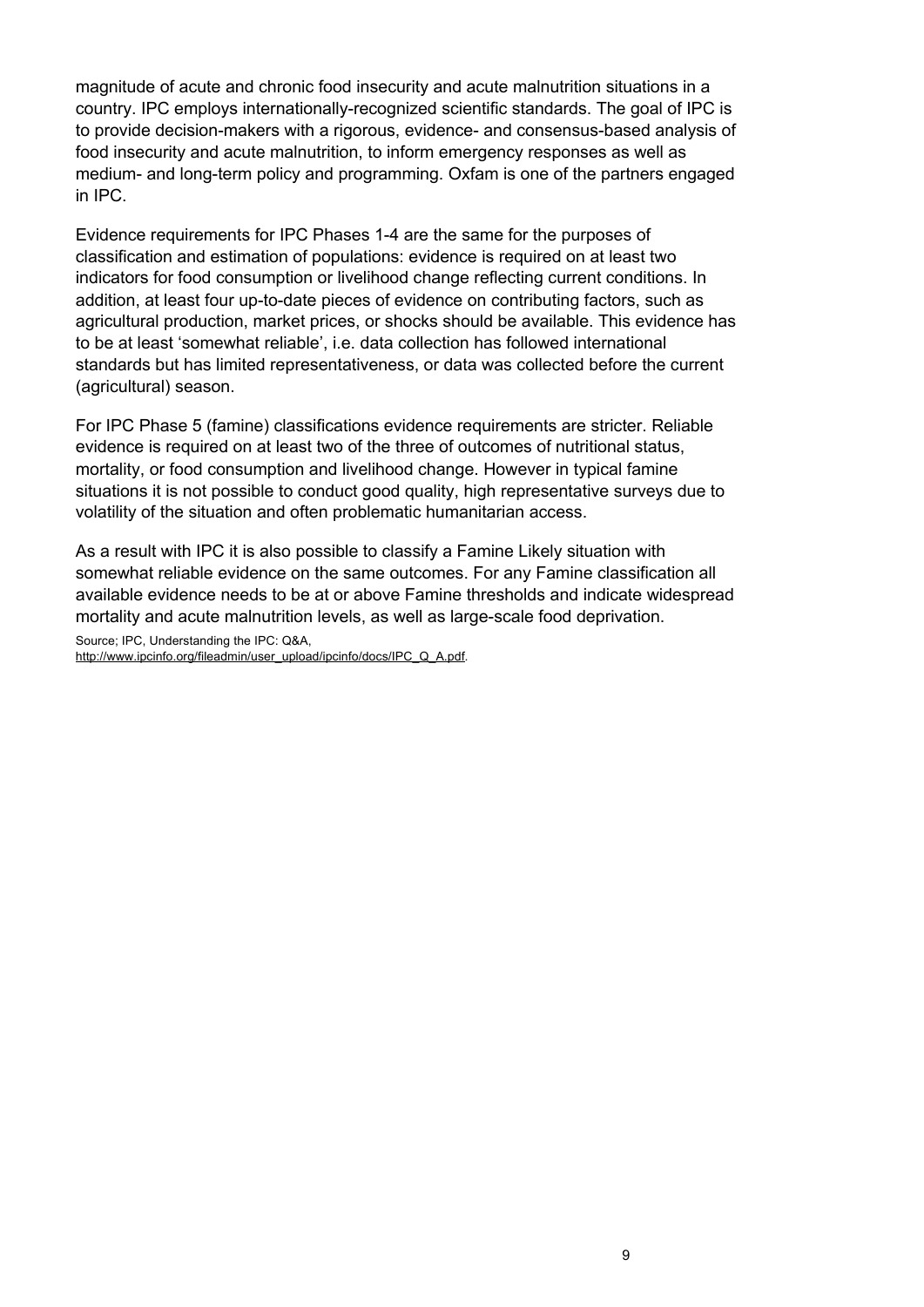# **NOTES**

- <sup>1</sup> https://oxfamilibrary.openrepository.com/bitstream/handle/10546/621023/mb-the-hunger-virus-090720 en.pdf:jsessionid=9DE36A57852F50B8680C6A1D1C9D2DD4?sequence=1
- <sup>2</sup> https://www.oxfam.org/en/press-releases/world-faces-unprecedented-famine-threat-g7-should-pay-and-push-peace
- <sup>3</sup> https://news.un.org/en/story/2017/02/551812-famine-declared-region-south-sudan-un#.WZXyX1WGOM8
- <sup>4</sup> https://www.bbc.co.uk/news/world-africa-22380352
- <sup>5</sup> https://www.oxfam.org/en/research/dangerous-delay
- <sup>6</sup> Food Security Information Network, *Global Report on Food Crises 2018,* Rome, FSIN, https://docs.wfp.org/api/documents/WFP-0000069227/download/?\_ga=2.70077783.696744930.1601914700-1881597763.1596803250
- <sup>7</sup> The four countries in 2017 were: South Sudan, Nigeria, Yemen and Somalia. Today, most of the food-insecure population in Somalia is at IPC 3.
- <sup>8</sup> https://apnews.com/article/265e32c878846616c37936c927348d11
- <sup>9</sup> https://www.oxfam.org/en/research/hunger-virus-how-covid-19-fuelling-hunger-hungryworld#:~:text=Learn%20more&text=COVID%2D19%20is%20deepening%20the,die%20from%20the%20disease%20itself; https://www.wfp.org/news/wfp-chief-warns-hunger-pandemic-covid-19-spreads-statement-un-security-council
- <sup>10</sup> https://apnews.com/265e32c878846616c37936c927348d11
- <sup>11</sup> See https://www.acaps.org/country/burkina-faso/crisis/conflict
- <sup>12</sup> https://reliefweb.int/sites/reliefweb.int/files/resources/Extension%20Yemen%20HRP%202020\_Final%20%281%29.pdf
- 13 www.ipcinfo.org
- <sup>14</sup> www.fightfoodcrises.net
- <sup>15</sup> See https://policy-practice.oxfam.org.uk/publications/on-the-brink-as-famine-looms-world-leaders-must-pay-up-and-deliver-political-so-620268
- <sup>16</sup> See for example, FAO, Gender, Food Security and Nutrition in Protracted Crises, 2016, http://www.fao.org/3/a-i6630e.pdf; see also FAO et al., The State of Food Security and Nutrition in the World, Rome, 2020, http://www.fao.org/3/ca9692en/online/ca9692en.html#
- 17 https://fts.unocha.org/
- <sup>18</sup> According to the United Nations' Committee on World Food Security, food security means that "all people, at all times, have physical, social, and economic access to sufficient, safe, and nutritious food that meets their food preferences and dietary needs for an active and healthy life.". See https://www.ifpri.org/topic/food-security. In contrast, nutrition security exists when, "in addition to having access to a healthy and balanced diet, people also have access to adequate caregiving practices and to a safe and clean environment that allows them to stay healthy and utilize the foods they eat effectively." See https://www.nutrifacts.org/content/dam/nutrifacts/media/media-books/RTGN\_chapter\_02.pdf, pp. 26-27.
- <sup>19</sup> https://fts.unocha.org/countries/36/summary/2020; https://reliefweb.int/report/burkina-faso/burkina-faso-plan-de-r-ponse-humanitaire-2020-sommaire-ex-cutif-janvier-2020
- <sup>20</sup> https://reliefweb.int/report/burkina-faso/burkina-faso-grip-triple-crisis-armed-conflict-covid-19-and-floods
- $21$  The figures in this table reflect the data reported by the UN OCHA FTS on 30 September 2020. The FTS is updated on a daily basis.
- <sup>22</sup> See John Hoddinott and Bill Kinsey, Child Growth in the Time of Drought, Oxford Bulletin of Economics and Statistics 6(4): September 2001, 409-436.
- <sup>23</sup> John Hoddinott et al., Adult consequences of growth failure in early childhood, Am J Clin Nutr. 2013 Nov; 98(5): 1170–1178.
- <sup>24</sup> The World Bank, Repositioning nutrition as central to development, Washington, 2006.
- <sup>25</sup> https://www.oxfam.org/en/press-releases/remittances-yemen-plummet-needs-surge-amid-war-and-coronavirus
- <sup>26</sup> FAO, Gender, Food Security and Nutrition in Protracted Crises, 2016, http://www.fao.org/3/a-i6630e.pdf; FAO et al., The State of Food Security and Nutrition in the World, Rome, 2020, http://www.fao.org/3/ca9692en/online/ca9692en.html#
- <sup>27</sup> https://oxfamilibrary.openrepository.com/bitstream/handle/10546/621023/mb-the-hunger-virus-090720 en.pdf;jsessionid=9DE36A57852F50B8680C6A1D1C9D2DD4?sequence=1
- 28
- https://reliefweb.int/sites/reliefweb.int/files/resources/%5BHLP%20Report%5D%20Too%20important%20to%20fail%E2%80%94addre ssing%20the%20humanitarian%20financing%20gap.pdf
- <sup>29</sup> https://startnetwork.org/anticipation-and-risk-financing

<sup>30</sup> https://www.theguardian.com/global-development/2020/aug/11/covid-to-displace-more-than-a-million-across-the-sahel-new-tool-predicts

- <sup>31</sup> https://www.worldbank.org/en/programs/famine-early-action-mechanism
- 32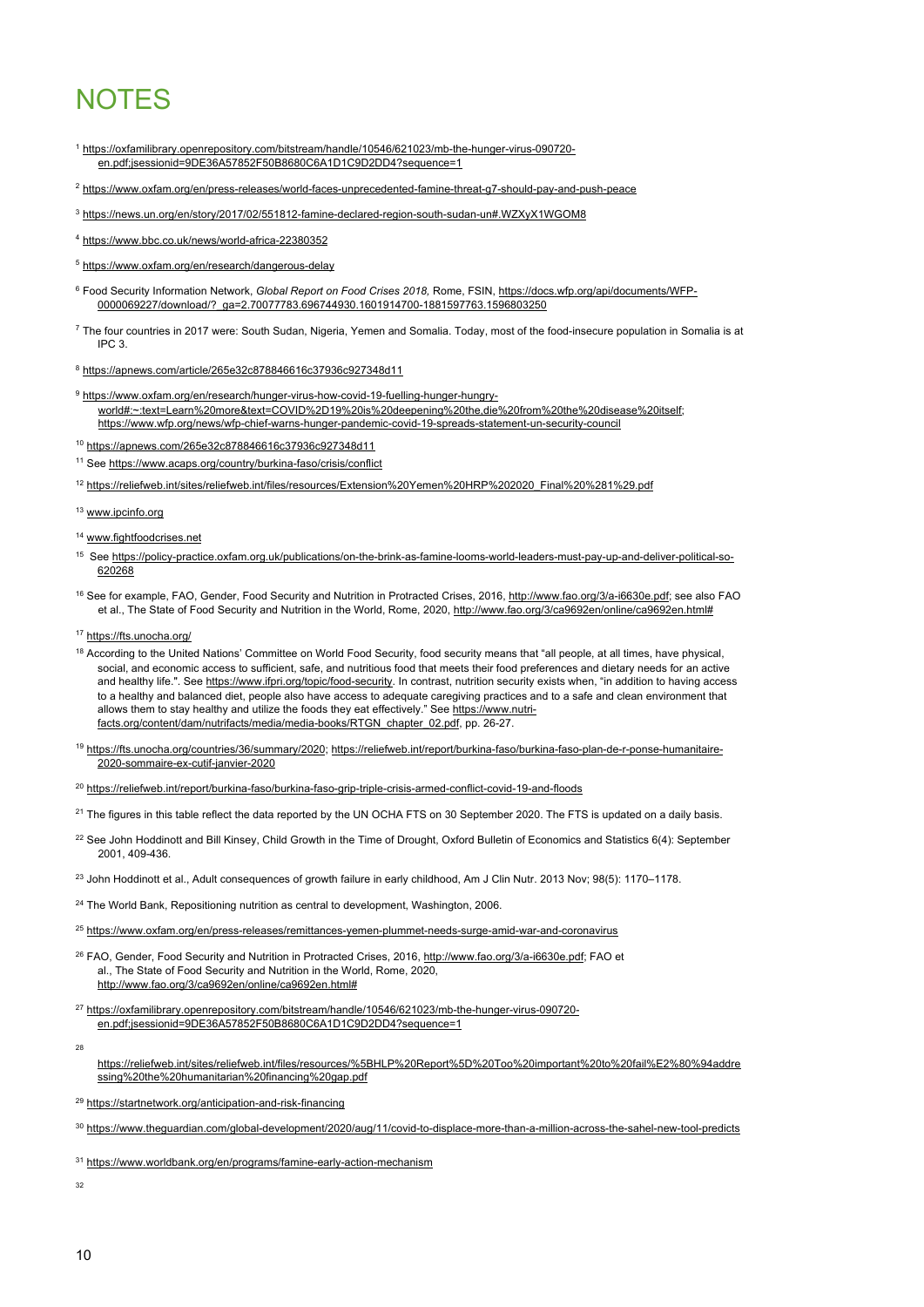https://www.chathamhouse.org/sites/default/files/public/Research/Energy%2C%20Environment%20and%20Development/0712pr\_bail ey.pdf

<sup>33</sup> https://oxfamilibrary.openrepository.com/bitstream/handle/10546/621023/mb-the-hunger-virus-090720 en.pdf;jsessionid=9DE36A57852F50B8680C6A1D1C9D2DD4?sequence=1

<sup>35</sup> http://www.unscr.com/en/resolutions/doc/2532

<sup>34</sup> http://unscr.com/en/resolutions/doc/2417